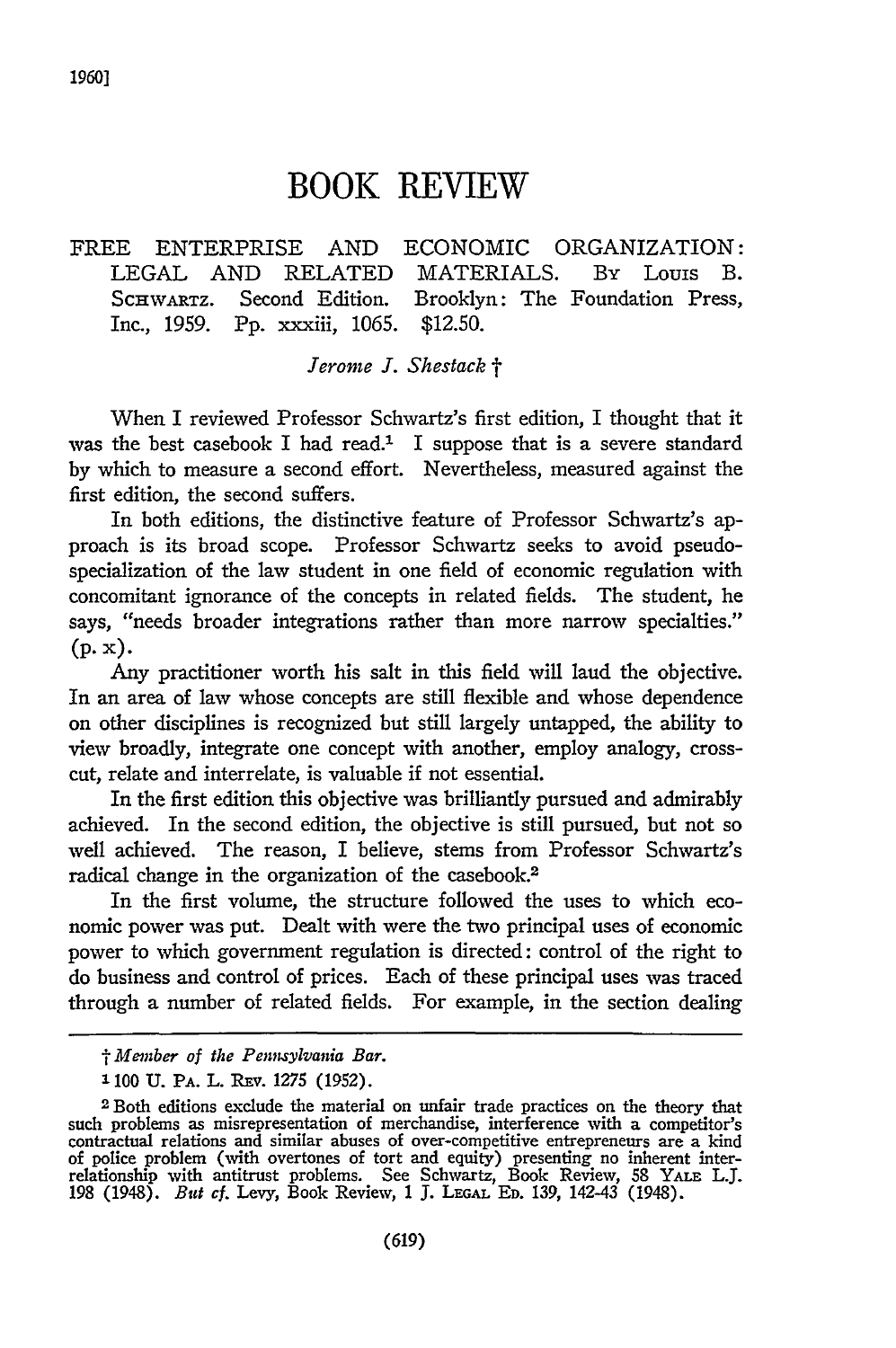with control of prices, such control was seen operating in the context of private agreements, trade association suggestions, resale price maintenance, price control under patents and copyrights, labor union controls, agricultural controls, defense controls, and public utility rate-making. When the student finished this kind of treatment he had the wherewithal for a meaningful understanding of the price problem no matter in what context of economic organization and government regulation it might appear. In short, he was furnished the broad integration and the basis for comparative analysis of legal-economic controls which was the essential purpose of the book.

What we now have is a structure based not on the uses, but the sources of power.3 One section deals with agreements between competitors, another deals with relations between suppliers, dealers and customers, another deals with the patent field, another with utilities.<sup>4</sup> If we want to see how power is used to control prices we must go to the appropriate portion of each section. The broad scope of the first edition remains, but lost is the integration that was its tour de force. Instead it is almost as if the book presented a number of separate courses, one in suppliers and dealers, one in patents, one in labor union market regulations, one in public utilities and so on.5

Nevertheless, the raw material of the first edition is still there, including the skillful and abundant use of economic material, $6$  the imaginative use of periodical and other nontechnical material, and the incisive note

**<sup>5</sup>**Professor Schwartz has sent me the following memorandum which he sent to the publisher and which expresses his rationale for his reorganization of materials: "The first edition was divided into two main parts, one dealing with control over<br>entry, the other with control of prices. There were artificialities in such an arrange<br>ment, particularly in relation to patent laws. The ne to the nature or source of power rather than the particular use to which it is put.<br>Thus, the first concern is with the problem of excessive size of the individual firm. Chapters 3-5 deal with power (over entry, prices, production, etc.) derived from<br>collaboration of firms. Chapters 6-9 cover the relation of the single firm, not neces-<br>sarily of excessive size, to its suppliers and custome

**6 The** excellent and particular uses of economic materials made **by** Professor Schwartz are described in my review of the first edition, **100 U. PA.** L. Rzv. **1275,** 1280 (1952).

<sup>&</sup>lt;sup>3</sup> Query whether the present structure will suggest to the law student that regulation heretofore chiefly aimed at the uses of power rather than its sources should now be redirected to strike at the sources? Or to borrow

<sup>4</sup> **The** present edition begins with an Introduction followed **by** Chapter II on the Size and Power of the Single Firm. Then follow three major headings. The first is Collaboration Among Competitors, which includes Chapters: (3) Agreement on<br>Prices of Market Shares; (4) Trade Associations and Informal Collaborations; (5)<br>Boycott and other Collective Coercion. The next heading is Rela Among Dealers and Customers. The final heading is The Legal Monopolies containing Chapters: **(10)** Patent and Copyright; (11) Regulation of the Market **by** Labor Unions; (12) Certificates of Public Convenience and Necessity: Monopolies Granted in the Exercise of the Police Power; (13) Rate Regulation.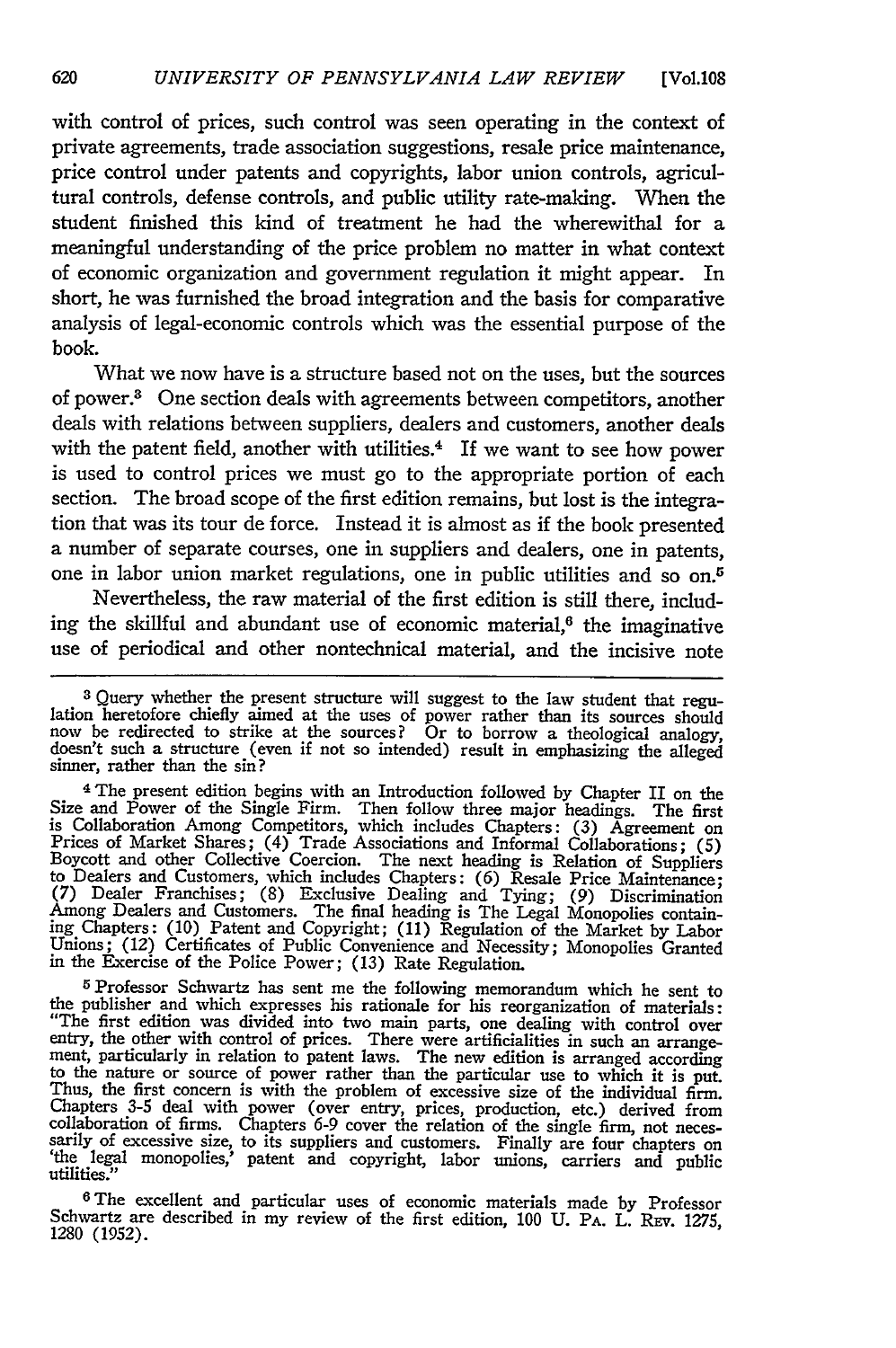and question. And since nothing prevents one who teaches the course from following his own organization or from referring to the first edition for the structure and the second for the material, this remains an excellent teaching tool.

Anyone familiar with Professor Schwartz's philosophy expressed in his dissents to sections of the Report of the Attorney General's National Committee to Study the Antitrust Laws (1955), will marvel at how well he has kept his personal views from creeping into the casebook. They are there, of course, since professors are human, in such places as the wording of some section headings, in over-use of somewhat obsolete TNEC material, and in the selection of material for some of the areas where Professor Schwartz must feel particularly strongly such as the use of consent decrees.7 Nevertheless, on the whole, the advocate is subordinated to the professor.

In a book of this scope it is, of course, difficult to treat all subjects with equal definitiveness and in a few areas there emerges a fragmentized picture. One example is the section dealing with patent law. This is not said by way of criticism. The subject of patents and the antitrust laws involves highly complex interrelationships of technology, law, economics, and social policy which are difficult, if not impossible, to probe deeply within the confines of a general casebook.<sup>8</sup> Professor Schwartz shows courage in even undertaking to cover the patent field. Like the bear dancing, it is wondrous that he has done it at all; one should hardly expect that it be done well.

In most of the other areas, however, it is astounding how many facets of a subject Professor Schwartz has been able to include in relatively few pages. The extensive material of the past seven years is admirably covered both with respect to cases and noncase material such as excerpts from periodicals, economic reports and even speeches. Likewise, innovations in fair trade legislation, in the Communications Act of 1934, in the Atomic Energy Act of 1954, and in other business regulatory enactments, are fully treated. Happily, the discipline of critical comparative analysis of statutes, which Professor Schwartz initiated in his first edition, is taught even better in the second.

Apart from the important element of structure, there are many improvements in this edition. Professor Schwartz has wielded his blue pencil well. Some of the all but outdated, so-called landmark cases, previously set forth at length, now properly find their place in a note.<sup>9</sup> The editing is careful, the type is improved, and an expanded table of contents is useful.

*<sup>7</sup>*See, e.g., the selection of the material at pp. 143-47.

*SBiut* cf. Levy, Book Review, J. **LEGA. ED.** 139, 142 (1949).

<sup>&</sup>lt;sup>9</sup> E.g., United States v. Elgin, J. & E. Ry., 298 U.S. 492 (1936) ; Interstate Commerce Comm'n v. Chicago Great W. Ry., 209 U.S. 108 (1908). Likewise, Professor Schwartz has sharply condensed subjects which have less vitability today than seven years ago;  $e.g.,$  functional discounts are treated in four pages as compared with twenty-four in the first edition.